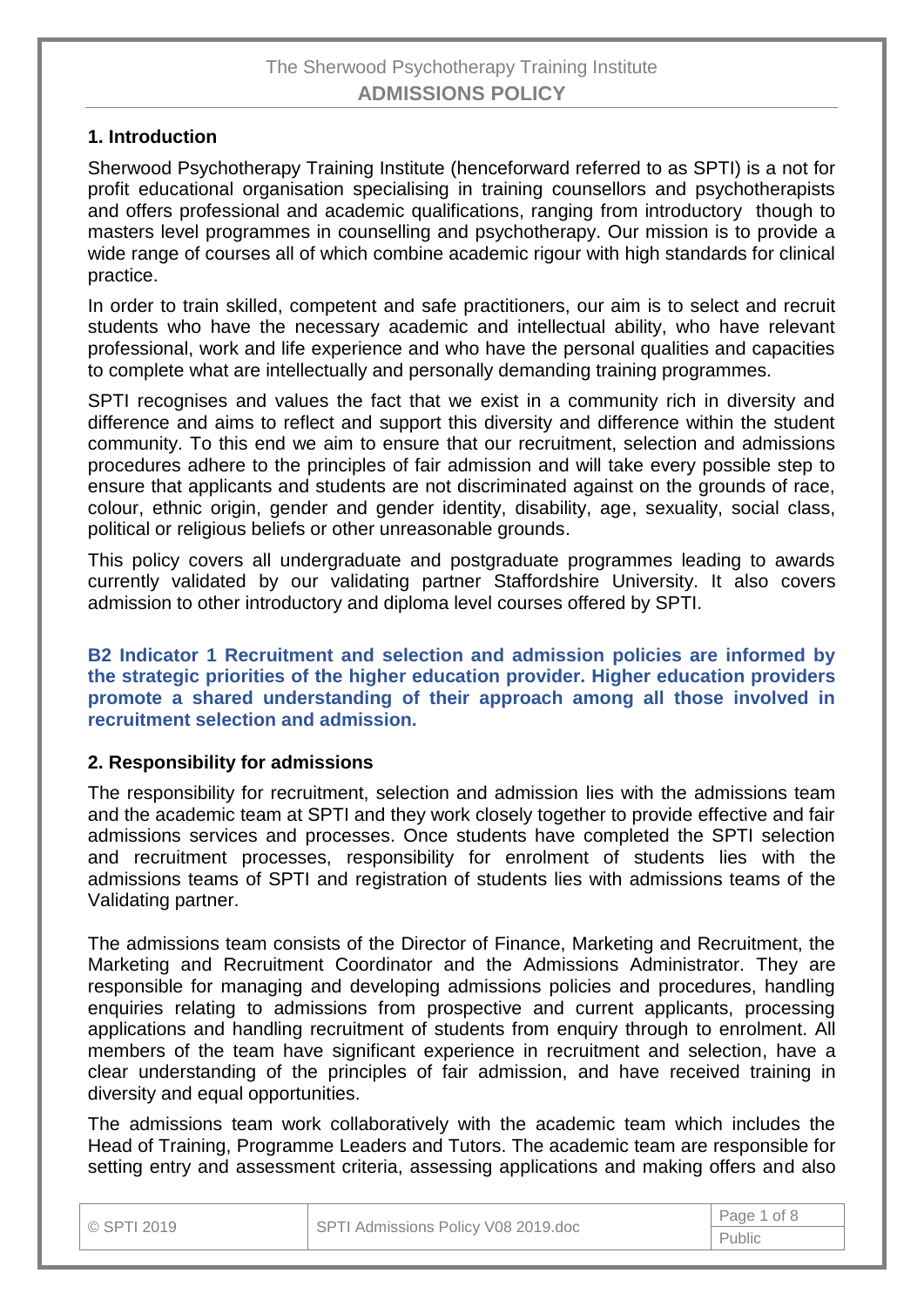for updating course information on an annual cycle. Where there is any question about suitability of an application this is appropriately referred to either the Director of Finance Marketing and Recruitment or to the Head of Training.

**B2 Indicator 2 Recruitment selection and admissions procedures are conducted in a professional manner by authorised and competent representatives of the higher education provider.**

# **3. Entry Requirements**

SPTI has clear documented entry requirements for all programmes which aim to ensure that applicants are suitably qualified and experienced for the level of training for which they are applying. The entry requirements for each course can be found on our website at [www.spti.net,](http://www.spti.net/) are detailed in course information and FAQs documents which are sent out to all enquirers and are explained in detail at information days to which all prospective applicants are invited.

The nature of psychotherapy training is primarily relational and as such it is important for applicants to disclose any pre-existing relationships with SPTI staff and/or members (and other applicants where known) at the point of application. This provides the opportunity to address potential implications for this at the interview stage thereby ensuring professional standards when attending to dual relationships, which Professional Bodies (for example, BACP and UKCP) recommend be avoided to prevent detrimental effects and promote professional accountability at all stages of training and practice. We aim to ensure that this does not provide an unnecessary barrier to recruitment. Therefore, in cases of preexisting relationships with current students and/or training staff adjustments may be suggested; this could include an alternative entry point or in some cases an alternative programme of study.

Because the BSc and MSc programmes lead to dual qualifications, both an academic award and also professional registration and accreditation as psychotherapist and counsellors, entry requirements and assessment criteria include academic requirements, work and life experience, personal qualities and also disclosure and barring requirements. Applicants are invited to read our disclosure and barring policy statement at enquiry point and this is also available on our website at<http://www.spti.net/training/application.shtml>

Applications are welcomed from those who may not have the necessary academic qualifications but who have sufficient work or life experience to support their application and who can demonstrate the ability to study at the relevant academic level. Such applications will be considered on an individual basis and will involve submission of an academic essay for assessment.

Applications are also welcomed from those with an existing psychotherapy/counselling qualification and experience who may apply via an Accreditation of Prior Learning (APL) application process. This route is detailed in our APL policy and procedure which is sent to applicants upon enquiry.

**SPTI is not a UK Home Office registered Sponsor with approval to admit overseas students. SPTI can only consider applications from applicants who satisfy HOME fee residential status criteria e.g. UK/EU/EEA including Switzerland.**

| © SPTI 2019 | SPTI Admissions Policy V08 2019.doc | Page 2 of 8 |
|-------------|-------------------------------------|-------------|
|             |                                     | Public      |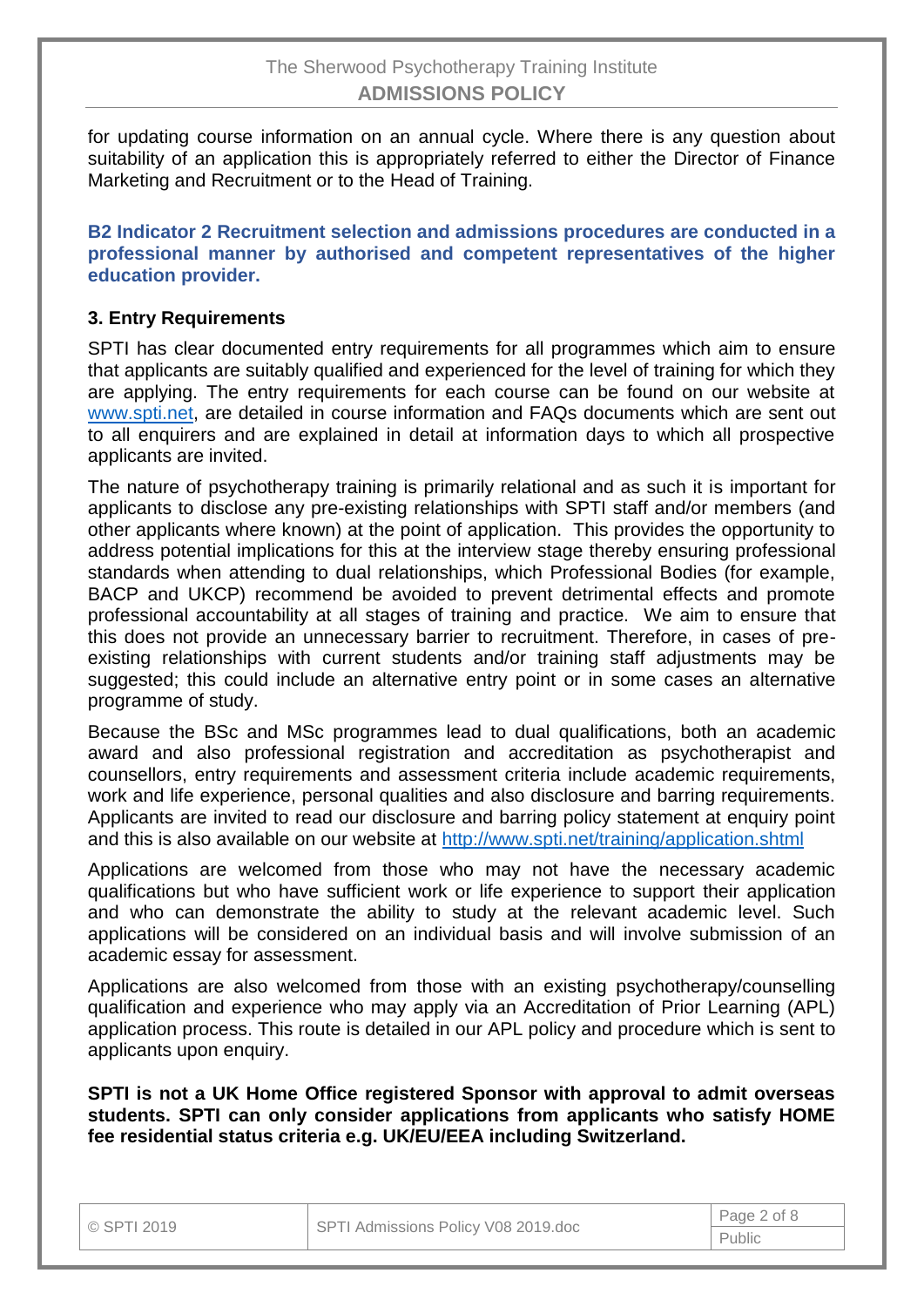### **B2 indicator 7 Selection processes for entry into higher education are underpinned by transparent entry requirements, both academic and non-academic, and present no unnecessary barriers to prospective students**

# **4. Assessment and Selection**

Each application is considered on an individual basis against the entry requirements and assessment criteria for the course which are set by the academic team and reviewed on an annual basis.

The selection process will include the following:

- Application form which requests relevant information about education, professional training, work experience and voluntary activity. It includes a personal statement to demonstrate evidence of commitment to the subject area and personal attributes which will support the programme of study and training. It also includes a requirement to sign a personal statement regarding any previous criminal convictions.
- Two references are required to confirm potential to study at the relevant level and also personal qualities.
- Interview process an interview with the relevant Programme Leader which is assessed against agreed assessment criteria.
- Applicants who do not meet the ideal academic requirements may be asked to complete a short essay in addition to providing details of other qualifications.

### **B2 Indicator 6 Higher education providers make clear to prospective students how the recruitment, selection and admission process will be conducted and what prospective students have to do**

## **5. The Application Process**

**B2 Indicator 5 Recruitment activities undertaken by higher education providers assist prospective students in making informed decisions about higher education**

**5.1 Applications** are invited for all programmes during the academic year prior to training commencement. However places are allocated on a first come first served basis so early applications are encouraged. Application forms can be downloaded from the website at [www.spti.net](http://www.spti.net/) or sent by the admissions office following initial enquiry when all admissions information is sent via template email with course details, application forms, reference requests and FAQs. All prospective applicants will also be invited to attend an information day which is a key part of the applications process.

Applications are invited following initial enquiry and attendance at an information day. Both of these processes are to assist all prospective students to make informed decisions about the courses available and their suitability for training. Applications are assessed by the Marketing & Recruitment Coordinator and the relevant Programme Leader in relation to entry and assessment criteria to decide if an applicant should be invited to interview.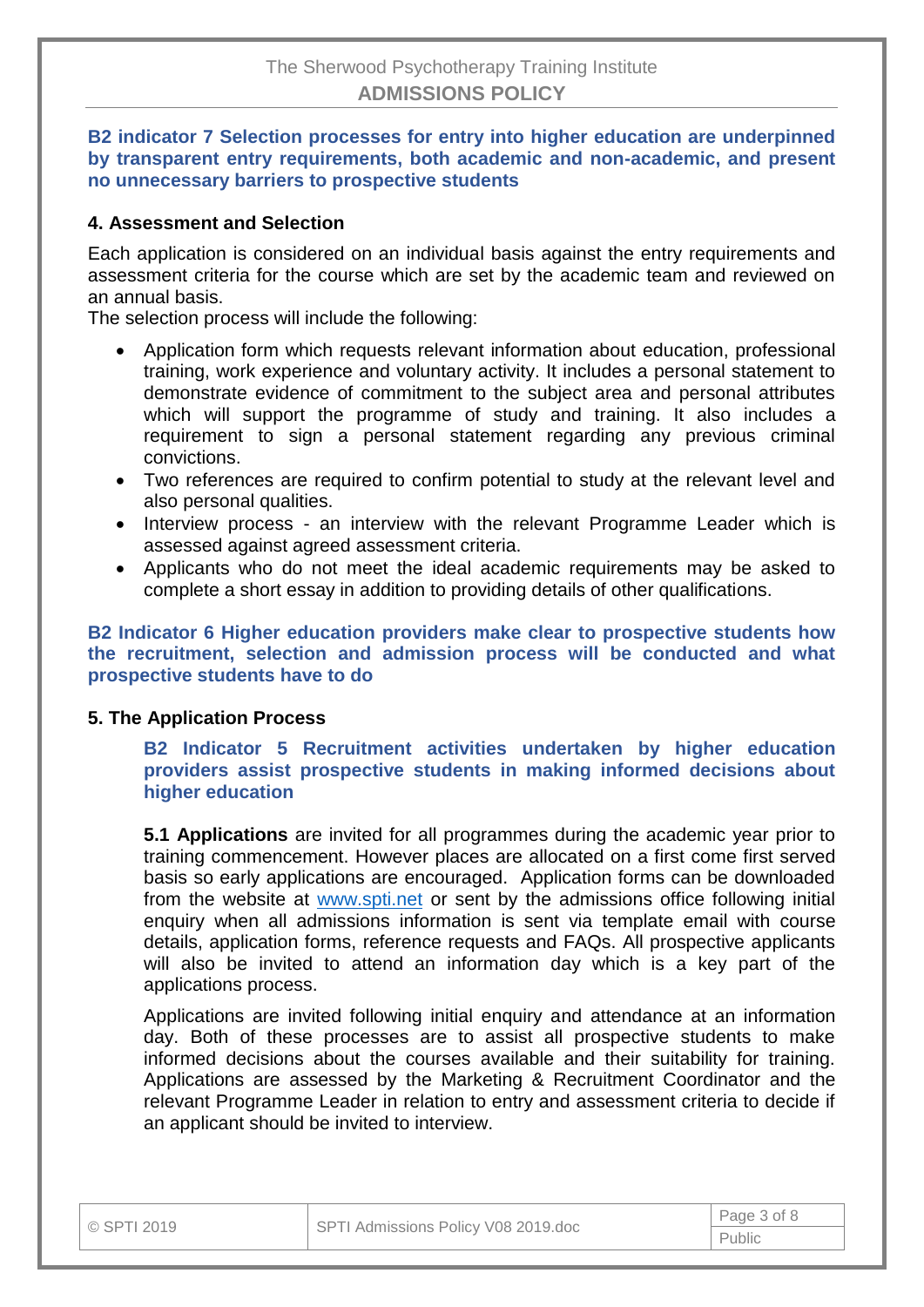**B2 Indictor 8 Higher education providers determine how decisions and the reasons for those decisions are recorded and conveyed to prospective students**

If selected for interview applicants will receive a range of communications including the following:

- Invite to interview letter, clearly detailing the interview and information requirements at this stage.
- Letter with confirmation of a conditional or unconditional offer of place, this will include any conditions of the offer made
- Letter confirming if the applicant has not been offered a place
- Confirmation of receipt of deposit and acceptance of place
- Starter/enrolment pack containing a student document checklist of documents to be returned and including DBS information and application form, student learning agreement (SLA) and Code of Professional Conduct & Fitness to Practice (FTP)

**B2 Indicator 6 Higher education providers make clear to prospective students how the recruitment, selection and admission process will be conducted and what prospective students have to do**

**B2 Indicator 10 Higher education providers give successful applicants sufficient information to enable them to make the transition from prospective student to current students**

**5.2 Speed of response** - We always aim to respond as quickly as possible to an application and we aim to respond within one month of a receipt of application. However occasions may arise where we are not able to respond or make decisions within this time frame. In these circumstances we would advise the applicant and let them know when they may expect a decision.

**B2 Indictor 8 Higher education providers determine how decisions and the reasons for those decisions are recorded and conveyed to prospective students**

**5.3 Offers of entry** - Successful applicants will receive an offer of entry letter. The offer made will be unconditional or conditional. If the offer is conditional, the terms and conditions will be explained.

**B2 Indicator 6 Higher education providers make clear to prospective students how the recruitment, selection and admission process will be conducted and what prospective students have to do**

**B2 indicator 7 Selection processes for entry into higher education are underpinned by transparent entry requirements, both academic and nonacademic, and present no unnecessary barriers to prospective students**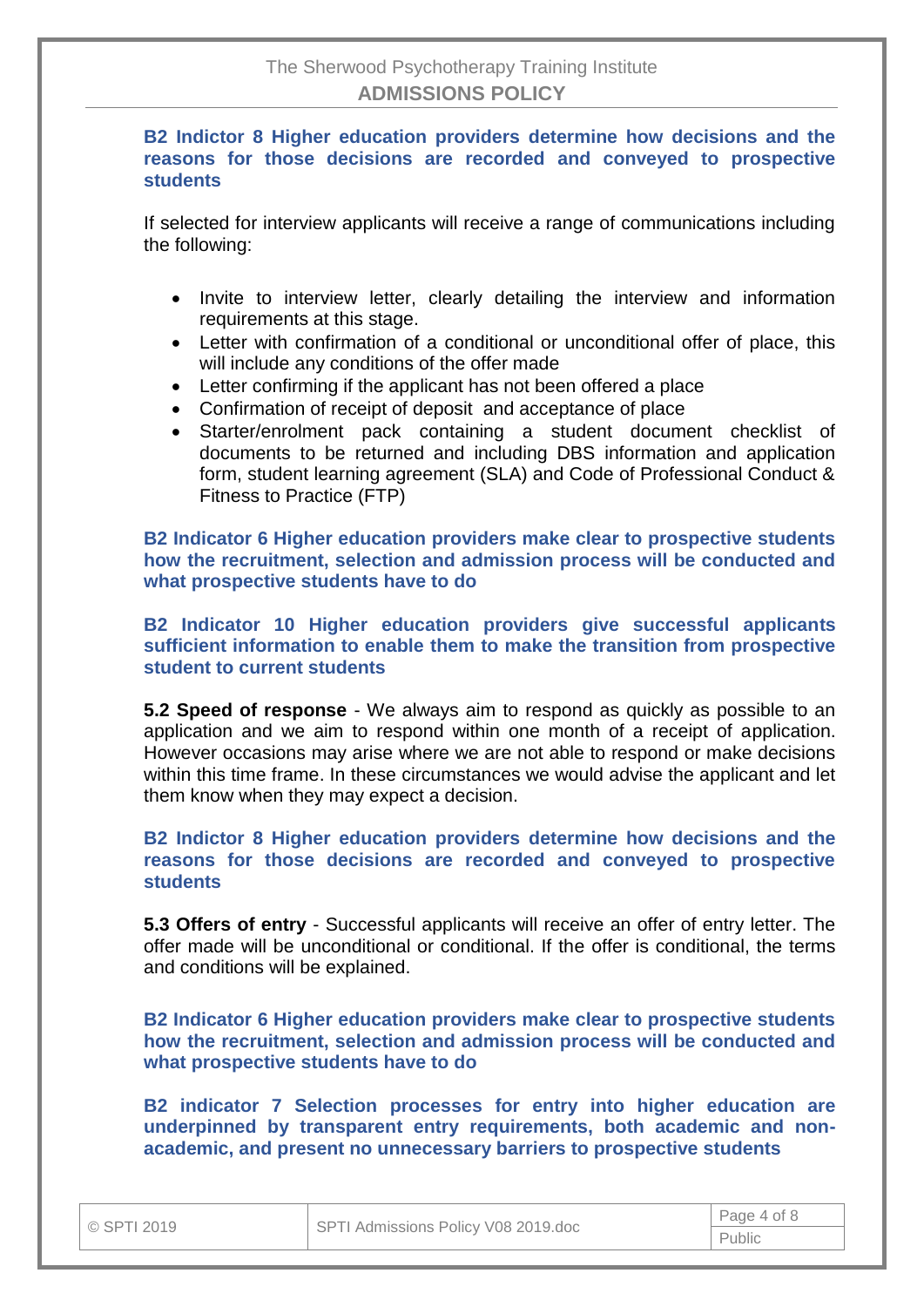## **B2 Indictor 8 Higher education providers determine how decisions and the reasons for those decisions are recorded and conveyed to prospective students**

**5.4 Completion of enrolment** – Prospective students will only have their place confirmed upon receipt of the written acceptance of the place and payment of the deposit. In cases where written acceptance is received but no deposit payment, the place will not be secured. All students (with the exception of Year 1 MSc students) are expected to complete registration with Staffordshire University, the awarding body.

**5.5 Applicants with disabilities or long term health conditions** - We welcome applications from prospective students with a disability or long term health condition, and encourage applicants to give information about their access or learning needs at an early stage, i.e. at the application stage. This is in order to discuss necessary support arrangements and ensure that necessary adjustments can be made during the admissions process, and prior to commencement of training. Where information is given, we will ensure that this will not adversely affect the admissions process – suitability for training, selection for interview and the offer of a place is made based solely on the entry and assessment criteria for the course.

Necessary adjustments for attendance on the course will be discussed on an individual basis and as a separate issue and wherever possible, all reasonable adjustments will be made to ensure equal access to the training.

### **B2 indicator 7 Selection processes for entry into higher education are underpinned by transparent entry requirements, both academic and nonacademic, and present no unnecessary barriers to prospective students**

**5.6 Applicants with criminal convictions** - SPTI actively promotes equality of opportunity for all with the necessary mix of skills, qualifications, experience and potential and welcomes applications from a wide range of candidates including those with criminal records. Under home office regulations, SPTI is entitled to seek criminal records checks for entry to our BSc and MSc counselling and psychotherapy programmes. Applicants are therefore required to declare any criminal convictions on their application form and any declarations will be assessed before an offer is made. All applicants will be provided with the Policy and Procedure on the Monitoring of Criminal Records prior to interview to ensure they fully understand the process and responsibilities.

DBS checks are carried out at enrolment and induction for all students enrolling on the BSc and MSc programmes and any failure to declare a criminal record which later becomes evident may lead to termination of studies. The responsibility to declare spent or unspent conviction rests with the applicant and therefore any student in this circumstance who is required to terminate their studies after commencement of training would remain liable for their fees.

*(Please see Policy and Procedure on the Monitoring of Criminal Records and SPTI Statement on the recruitment of students declaring a relevant criminal conviction)*

#### **B2 Indicator 6 Higher education providers make clear to prospective students**

| © SPTI 2019 | SPTI Admissions Policy V08 2019.doc | Page 5 of 8 |  |
|-------------|-------------------------------------|-------------|--|
|             |                                     | Public      |  |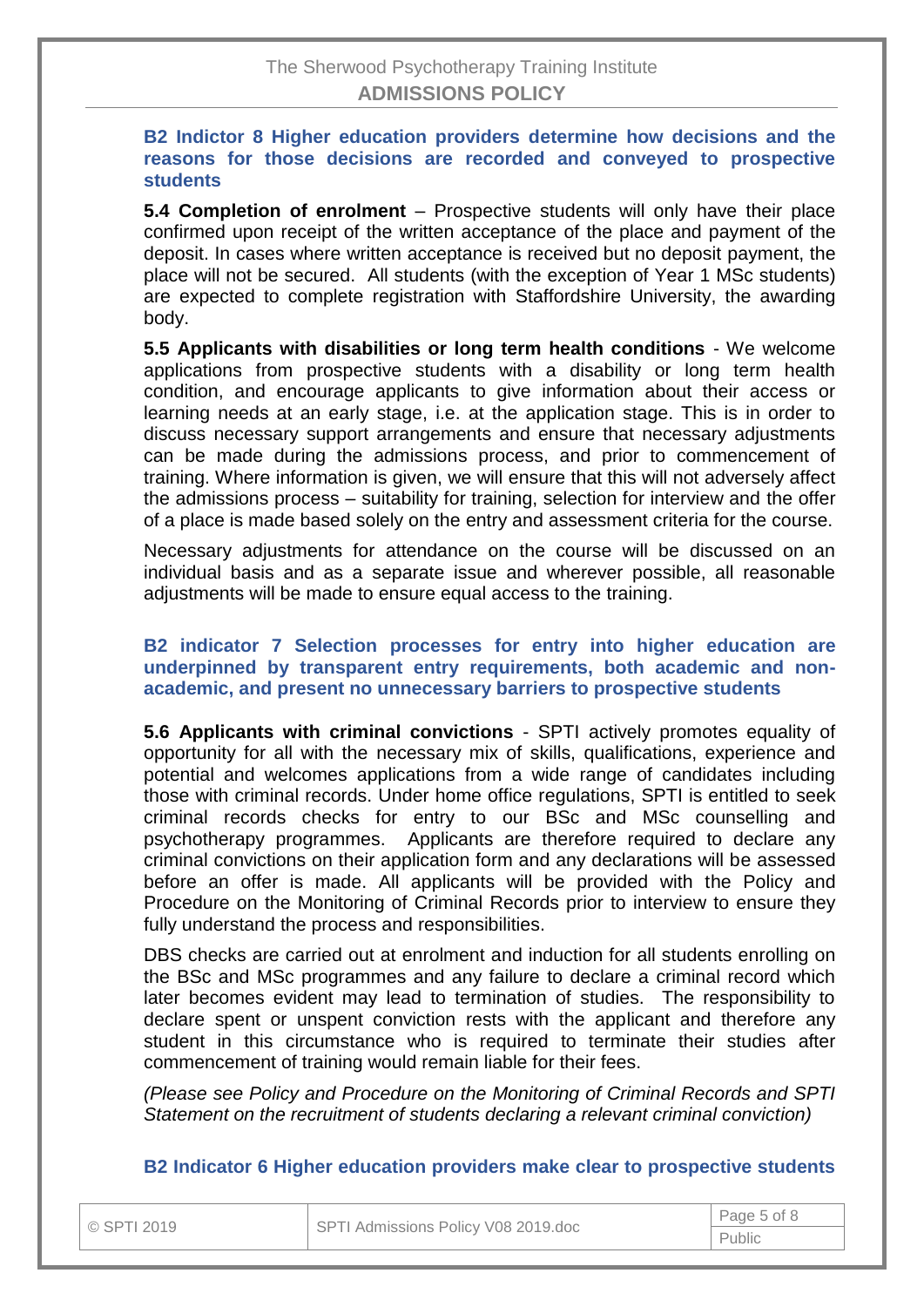**how the recruitment, selection and admission process will be conducted and what prospective students have to do**

**B2 indicator 7 Selection processes for entry into higher education are underpinned by transparent entry requirements, both academic and nonacademic, and present no unnecessary barriers to prospective students**

**5.7 APL procedure for entry to years two of the BSc and years two/three of the MSc programmes** - Accreditation of Prior Learning (APL) is offered by SPTI to candidates who have studied similar training elsewhere in order that they do not have to repeat topics when they join a new programme. Via the APL process, applicants can achieve exemption from stages of the programmes if they can demonstrate that they have met the learning outcomes and clinical competences through equivalent training elsewhere. The APL process is available upon request from the admissions office and applicants must also satisfy all standard entry and assessment criteria.

**B2 Indicator 6 Higher education providers make clear to prospective students how the recruitment, selection and admission process will be conducted and what prospective students have to do**

**B2 indicator 7 Selection processes for entry into higher education are underpinned by transparent entry requirements, both academic and nonacademic, and present no unnecessary barriers to prospective student**

**5.8 Fraud** - In the event that an application is found to contain fraudulent information, including omission of any key information, then we reserve the right to withdraw any offer made. In the event that a student has been enrolled on the basis of fraudulent information, they may have their studies terminated.

## **6. Financial information**

As part of the application process, applicants are required to pay a deposit upon acceptance of their place. This is a non-refundable deposit and will only be refunded in the event that it becomes necessary to make significant changes or discontinue the course applied for.

Once students enrol, they become liable for the full fees for the year and refunds are not given in case of early withdrawal. Hence to ensure prospective students make clear informed decisions regarding finances prior to enrolment, financial information is accessible on the website at [www.spti.net,](http://www.spti.net/) in the FAQs document provided at point of enquiry and via a briefing on all information days.

**B2 Indicator 5 Recruitment activities undertaken by higher education providers assist prospective students in making informed decisions about higher education**

#### **7. Changed or discontinued courses.**

It is unlikely that significant changes would be made to courses between application and enrolment, and SPTI would always endeavour to maintain courses in the format

| © SPTI 2019 | SPTI Admissions Policy V08 2019.doc | Page 6 of 8 |  |
|-------------|-------------------------------------|-------------|--|
|             |                                     | Public      |  |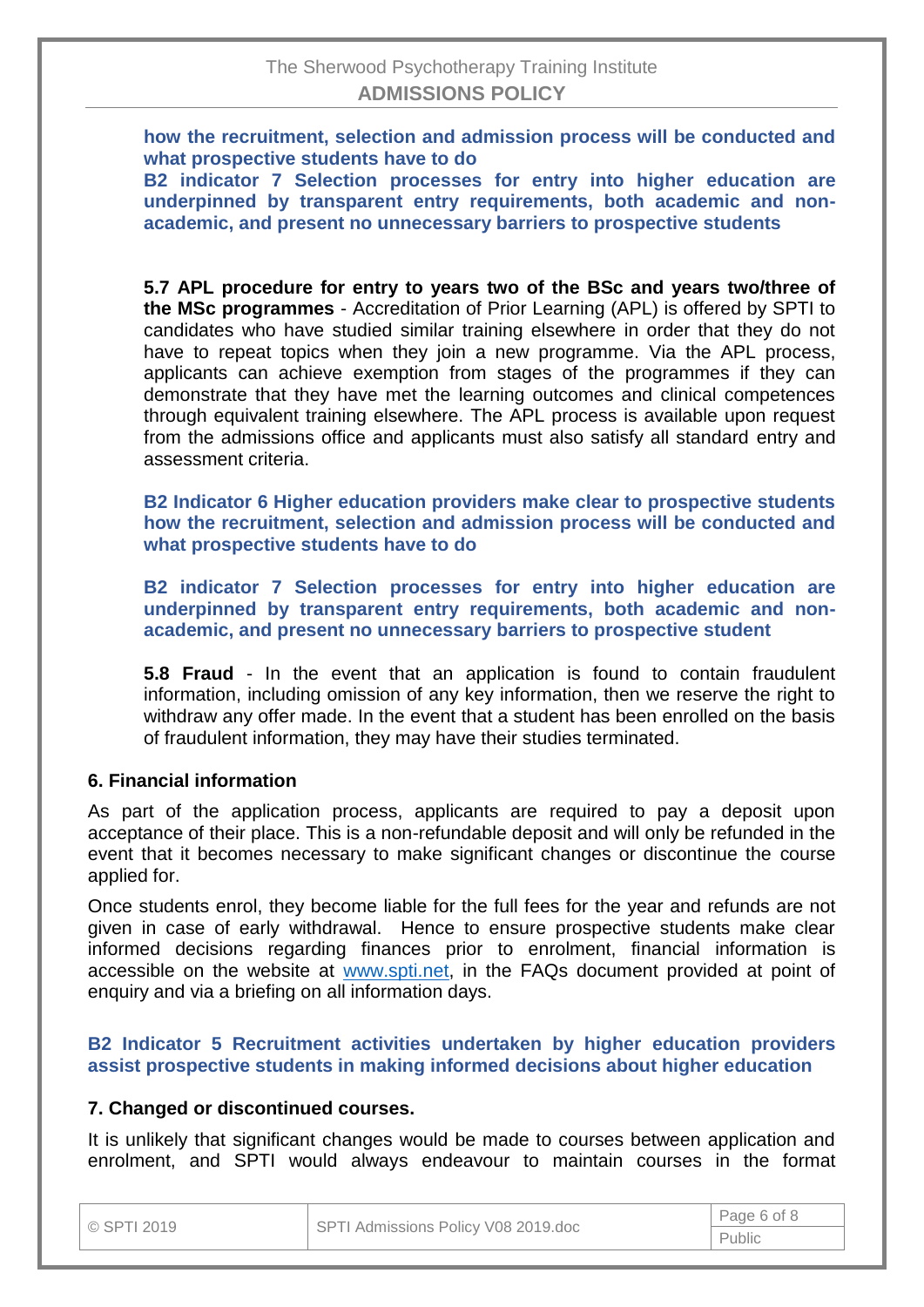advertised. However in the event that changes or course withdrawal become necessary, SPTI would inform prospective students at the earliest opportunity. Applicants would then have the opportunity to apply for other courses or to withdraw without financial costs being incurred i.e. without forfeit of the deposit payment.

**B2 Indicator 9 Higher education providers inform prospective students at the earliest opportunity of any significant changes to a programme to which they have applied. Prospective students are advised promptly of the options available in the circumstances**

## **8. Applicant data**

SPTI complies with the Data Protection Act 2018 and the purposes for which prospective student data may be held and processed by SPTI are: recruitment and marketing, statistical analysis to comply with the requirements of validating and accrediting bodies and equal opportunities monitoring. For successful students enrolled onto training programmes the data then also forms part of the data held on the student's record.

Enquirer and applicant details (prospective student) details will be maintained live on the SPTI database for 1 year and then retained for statistical analysis purposes only for 6 years. The exception is where applicant requests removal of information and this request must be received in writing.

In accordance with the Data Protection Act 2018, information held in applications will not be discussed with any third party not directly involved in the recruitment process. Discussion relating to applications will only be held with applicants themselves or with third parties with the written permission of the applicant.

*(Please see SPTI Data Protection Policy and Information Management Policy)*

## **9. Feedback and Appeals**

Feedback may be provided upon request to applicants whose applications have been unsuccessful. This must be requested during the academic year of application.

If an unsuccessful applicant wishes to appeal against a decision, the appeal must be received before the course is full and based on the following a) the applicant believes they have received discriminatory treatment compared to equivalent applicants for the same course b) additional information which was not available at the time of application, this would not be considered if the applicant had the information but failed to include it in the initial application c) the applicant believes stated procedures of the Sherwood Psychotherapy Training Institute (SPTI) have not been followed.

There is no right of appeal against the professional judgement of the assessor (usually the Programme Leader) or on academic grounds.

**B2 Indicator 3 Higher education providers have procedures for handling appeals and complaints about recruitment, selection and admission that are fair and accessible. Appeals and complaints procedures are conducted expeditiously and in accordance with a published timescale.**

|  | © SPTI 2019 |  |  |  |  |  |
|--|-------------|--|--|--|--|--|
|--|-------------|--|--|--|--|--|